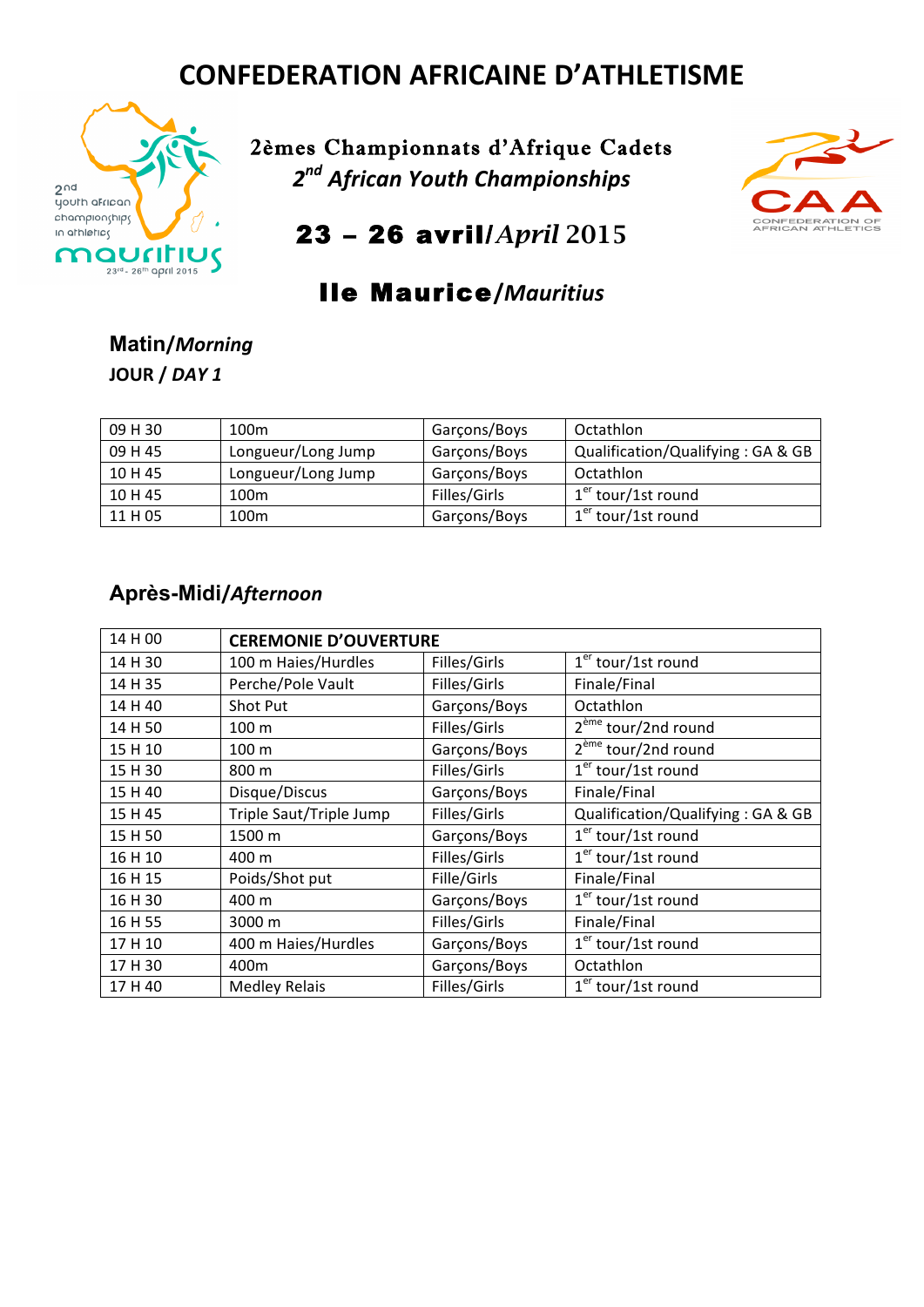### **Matin/***Morning* **JOUR** / DAY 2

| 09H30 | 110m Haies/Hurdles | Garçons/Boys | Octathlon                         |
|-------|--------------------|--------------|-----------------------------------|
| 09H40 | 400m               | Garçons/Boys | Demi-Finale/Semi-Final            |
| 10H00 | 400m               | Filles/Girls | Demi-Finale/Semi-Final            |
| 10H15 | Hauteur/High Jump  | Garçons/Boys | Octathlon                         |
| 10H20 | Longueur/Long Jump | Filles/Girls | Qualification/Qualifying: GA & GB |
| 10H30 | 400m Haies/Hurdles | Garçons/Boys | Demi-Finale/Semi-Final            |

## **Après-Midi/***Afternoon*

| 14 H 45 | Marteau/Hammer       | Filles/Girls                 | Final                  |  |
|---------|----------------------|------------------------------|------------------------|--|
| 14 H 45 | Perche/Pole vault    | Garçons/Boys                 | Finale/Final           |  |
| 15 H 00 | 2000m S/C            | Garçons/Boys                 | Finale/Final           |  |
| 15 H 20 | Poids/Shot Put       | Garçons/Boys                 | Finale/Final           |  |
| 15 H 20 | 100 m                | Filles/Girls                 | Demi-Finale/Semi-Final |  |
| 15 H 40 | 100 m                | Garçons/Boys                 | Demi-Finale/Semi-Final |  |
| 15 H 45 | Javelot/Javelin      | Garçons/Boys                 | Octathlon              |  |
| 15 H 55 | 100 m Haies/Hurdles  | Filles/Girls                 | Finale/Final           |  |
| 16 H 00 | Longueur/Long jump   | Garçons/Boys                 | Finale/Final           |  |
| 16 H 10 | 800 m                | Filles/Girls                 | Finale/Final           |  |
| 16 H 20 | 400 m                | Filles/Girls                 | Finale/Final           |  |
| 16 H 30 | 400 m                | Garçons/Boys                 | Finale/Final           |  |
| 16 H 45 | 100 m                | Filles/Girls                 | Finale/Final           |  |
| 16 H 55 | 100 <sub>m</sub>     | Garçons/Boys<br>Finale/Final |                        |  |
| 17 H 05 | 400 m Haies/Hurdles  | Garçons/Boys                 | Finale/Final           |  |
| 17 H 15 | 1500m                | Garçons/Boys                 | Finale/Final           |  |
| 17 H 25 | 1000m                | Garçons/Boys                 | Octathlon              |  |
| 17 H 35 | <b>Medley Relais</b> | Filles/Girls                 | Finale/Final           |  |